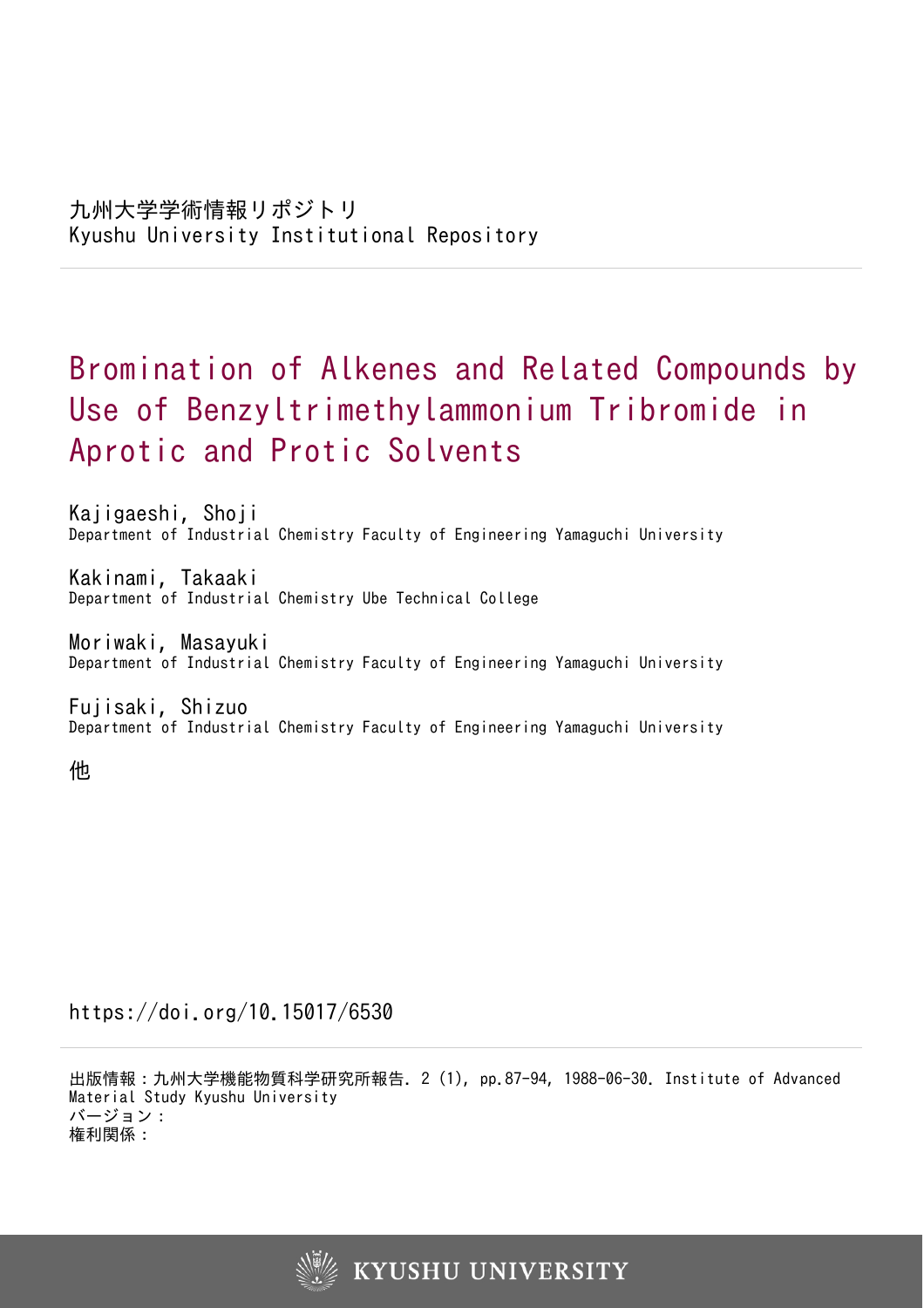Rep. Inst. Advanced Material Study, Vol. 2, No. 1,87-94 (1988. 6)

## Bromination of Alkenes and Related Compounds by Use of Benzyltrimethylammonium Tribromide in Aprotic and Protic Solvents<sup>1)</sup>

### Shoji KAJIGAESHI<sup>\*,†</sup>, Takaaki KAKINAMI<sup>††</sup>, Masayuki MORIWAKI<sup>†</sup>, Shizuo FUJISAKI<sup>†</sup>, and Masashi TASHIRO

#### *Dedicated to Professor Otohiko Tsuge on the occasion of his retirement*

The reaction of alkenes and related compounds (1) with benzyltrimethylammonium tribromide (BTMA  $Br_3$ ) in aprotic solvents such as dichloromethane and chloroform gave 1,2-dibromo adducts in fairly good yields. The reaction of 1 with BTMA  $Br_3$  in protic solvents such as methanol and acetic acid gave the corresponding dibromo adducts along with substantial amounts of solvent-incorporated products in a regioselective manner.

Quaternary ammonium tribromide such as pyridinium hydrobromide perbromide,<sup>2)</sup> tetramethylammonium tribromide,<sup>3)</sup> and phenyltrimethylammonium tribromide<sup>4)</sup> have already been used as brominating agents in order to avoid the disadvantage of toxic and corrosive property of bromine. Recently, Berthelot et al.<sup>5)</sup> have reported the addition reactions of bromine on double bonds of serveral alkenes by use of tetrabutylammonium tribromide (TBA Br<sub>3</sub>). In this paper, we wish to report on the bromination of much more alkenes and related compounds (1) with benzyltrimethlammonium tribromide (BTMA Br<sub>3</sub>), more effective brominating agent that TBA Br<sub>3</sub>, in aprotic and protic solvents.

#### Results and Discussion

The reaction of 1 with BTMA Br<sub>3</sub> in aprotic solvents (dichloromethane at room temperature, or chloroform under reflux) gave 1,2-dibromo adducts (2) in fairly good yields. The results are summarized in Table 1.

As shown in Table, 1, BTMA Br3 reacted with I in a manner of stereospecific anti-dibromo addition. Thus, E-stilbene (1e) and cinnamic acid (1g) gave the meso-dibromide (2e) and erythro-dibromide  $(2g)$ , respectively. The reactions of cyclohexene  $(1a)$  and-cyclooctene  $(1b)$ 

Received March 11, 1988.

ttDepartment of Industrial Chemistry, Ube Technical College, Tokiwadai, Ube 755.

t Department of Industrial Chemistry, Faculty of Engineering, Yamaguchi University, Tokiwadai, Ube 755.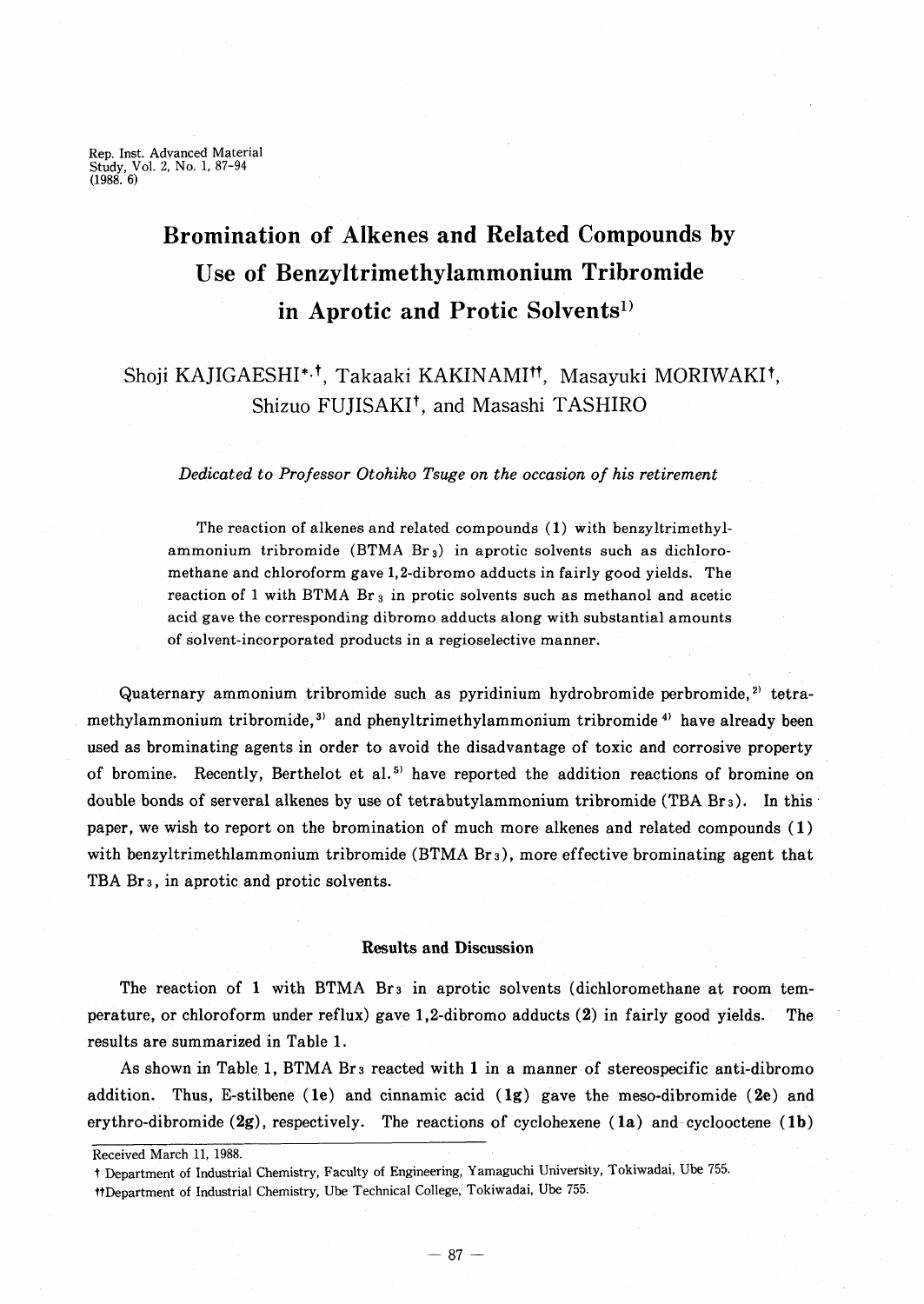| Substrate                            | Reaction conditions |                  | Solvent<br>Product              |                                                      | Yield <sup>a)</sup> | $Mp(C)$ or $Bp(C)/mmHg$ |                                |
|--------------------------------------|---------------------|------------------|---------------------------------|------------------------------------------------------|---------------------|-------------------------|--------------------------------|
| (1)                                  | temp $(C)$          | time (h)         |                                 | (2)                                                  | %                   | Found                   | Reported                       |
| (1a)                                 | 25                  | $\boldsymbol{2}$ | CH <sub>2</sub> Cl <sub>2</sub> | Br<br>(2a)<br><b>Br</b><br>$(d -)$                   | 84                  | oil                     | $110 - 112 / 23$ <sup>6)</sup> |
| (1b)                                 | 25                  | $\boldsymbol{2}$ | CH <sub>2</sub> Cl <sub>2</sub> | Br<br>(2b)<br>Br<br>$dl-)$                           | 91                  | oil                     | $70/0.15$ <sup>7)</sup>        |
| $Ph-CH=CH2$<br>(1c)                  | 25                  | $\boldsymbol{2}$ |                                 | $CH2Cl2$ Ph-CHBr-CH <sub>2</sub> -Br (2c)<br>$(d -)$ | 98                  | $73 - 75$               | $72^{81}$                      |
| $Ph-(CH3)C=CH2$<br>(1d)              | 25                  | $\boldsymbol{2}$ |                                 | $CH2Cl2$ Ph- $(CH3)CBr-CH2$ -Br (2d)<br>$(d -)$      | 95                  | oil                     | $95 - 97/0.07$ <sup>91</sup>   |
| $Ph-CH=CH-Ph$ (1e)<br>$(E-)$         | 25                  | $\mathbf{2}$     |                                 | $CH2Cl2$ Ph-CHBr-CHBr-Ph<br>(2e)<br>$(meso-)$        | 83                  | $238 - 240$             | $237^{10}$                     |
| $Ph-CH=CH-CHO$ (1f)<br>$(E-)$        | 25                  | 10               |                                 | $CH2Cl2$ Ph-CHBr-CHBr-CHO (2f)<br>$($ erythro $ )$   | 58                  | oil                     | $45 - 48^{11}$                 |
| $Ph-CH=CH-COOH$ (1g)<br>$(E-)$       | 25                  | 10               |                                 | $CH_2Cl_2$ Ph-CHBr-CHBr-COOH(2g)<br>$($ erythro $ )$ | 74                  | $198 - 201$             | $197^{12}$                     |
| $Ph-CH=CH-COOCH3$ (1h)<br>$(E-)$     | reflux              | 24               | CHCl <sub>3</sub>               | $Ph-CHBr-CHBr-COOCH3$ (2h)<br>$($ erythro $ )$       | 87                  | $117 - 119$             | $117^{12}$                     |
| $CH3OCO-CH=CH-COOCH3$ (1i)<br>$(E-)$ | reflux              | 24               | CHCl <sub>s</sub>               | $CH3OCO-CHBr-CHBr-COOCH3$ (2i)<br>$(meso-)$          | 53                  | $64 - 65$               | $61.5 - 62^{13}$               |
|                                      |                     |                  |                                 | 1i                                                   | 40                  | $100 - 102$             | $102^{13}$                     |
| $CH3OCO-CH=CH-COOCH3 (1j)$<br>$(Z-)$ | reflux              | 24               | CHCl <sub>3</sub>               | 2i                                                   | 47                  | $64 - 65$               | $61.5 - 62^{13}$               |

**Table** Bromination of 1 with BTMA Br, in Aprotic Solvent  $\blacksquare$ 

a) Yield of isolated product.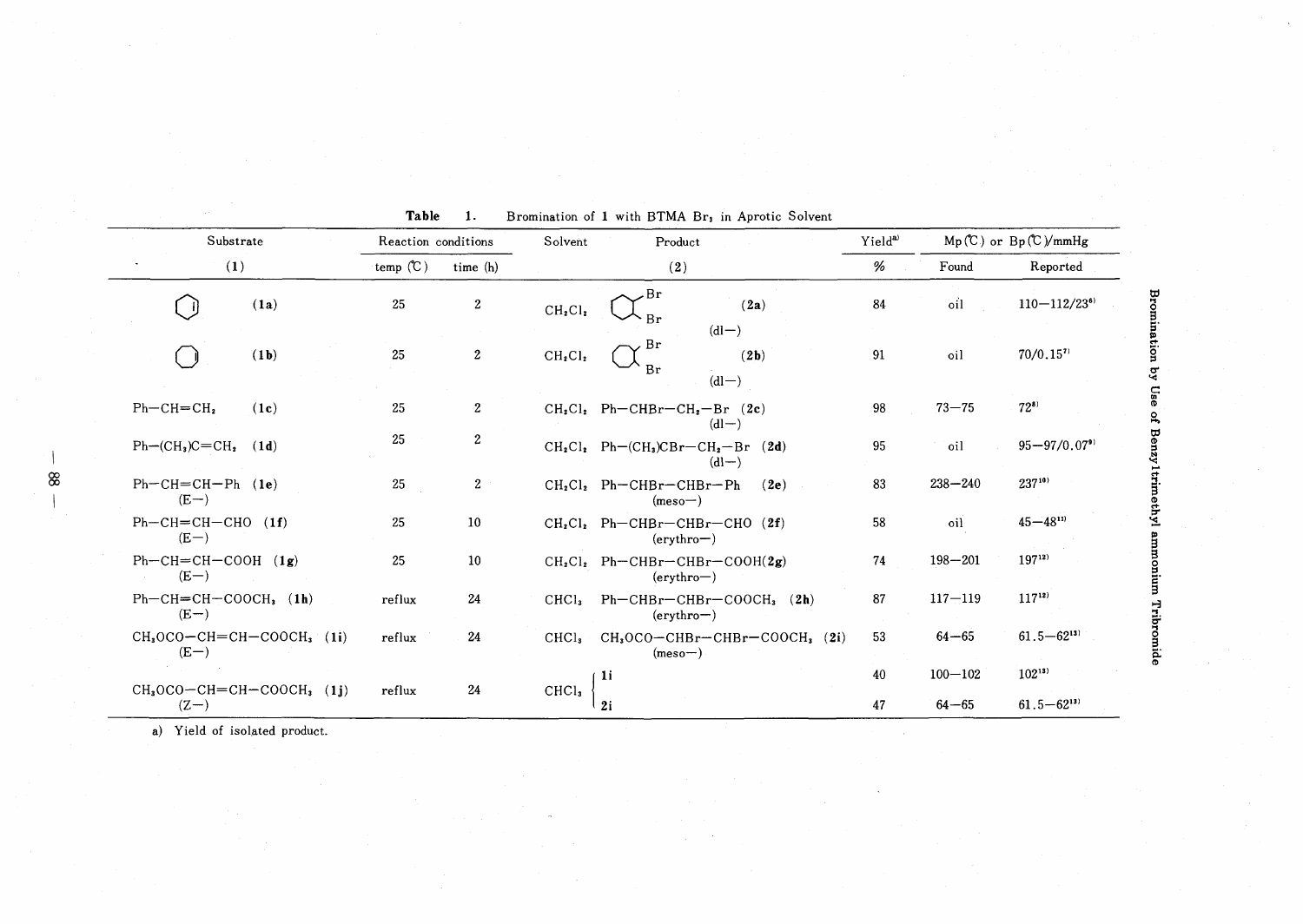Rep. Inst. Advanced Material Study, Vo1.2, No.l (1988)



with BTMA Br<sub>3</sub> gave dl-1, 2-dibromocyclohexane  $(2a)$  and dl-1, 2-dibromocyclooctane  $(2b)$ , respectively. The complete anti-selective dibromo addition of 1 with BTMA Br<sub>3</sub> can be explained by attack of a bromide ion to a three-center bound  $\pi$  complex-type intermediate (3),<sup>14)</sup> as shown in Scheme 2.



Although the reaction of dimethyl fumarate  $(ii)$  with BTMA Br<sub>3</sub> in refluxing chloroform gave meso-dimethyl-2,3-dibromosuccinate  $(2i)$ , dimethyl maleate  $(1j)$  gave a mixture of 1i and **2i** under the same reaction conditions. That is, it can be found that **Ij** isomerizes to 1i under the reaction conditions.

The bromination of 1 with BTMA Br<sub>3</sub> in such protic solvents as methanol and acetic acid gave the corresponding dibromo adducts along with considerable amounts of solvent-incorporated products, 2-bromo-I-methoxy- (4) and l-acetoxy-2-bromo adducts (5), in regioselective manner, respectively. The results are summarized in Table 2 and 3. The formation of the solventincorporated products 4 and 5 cannot be attributed to the subsequent secondary reaction of the dibromo compounds 2 with the protic solvents, since prolonged reaction did not cause any change in the ratio of the products.

The regiochemistry of the reactions of  $1$  (lc-1h) with BTMA Br<sub>3</sub> in protic solvents is in particularly interesting. Recently, Negoro et al.<sup>22)</sup> reported that the bromochlorination of styrene derivatives with tetrabutylammonium dichlorobromate (TBA BrCI2) in protic solvents (acetic acid and methanol) gave the corresponding bromo chloro adducts along with solventincorporated products in regioselective manner, and discussed the regiochemistry of these products obtained. Our experimental results showed similarly that the reactions involved an

 $- 89 -$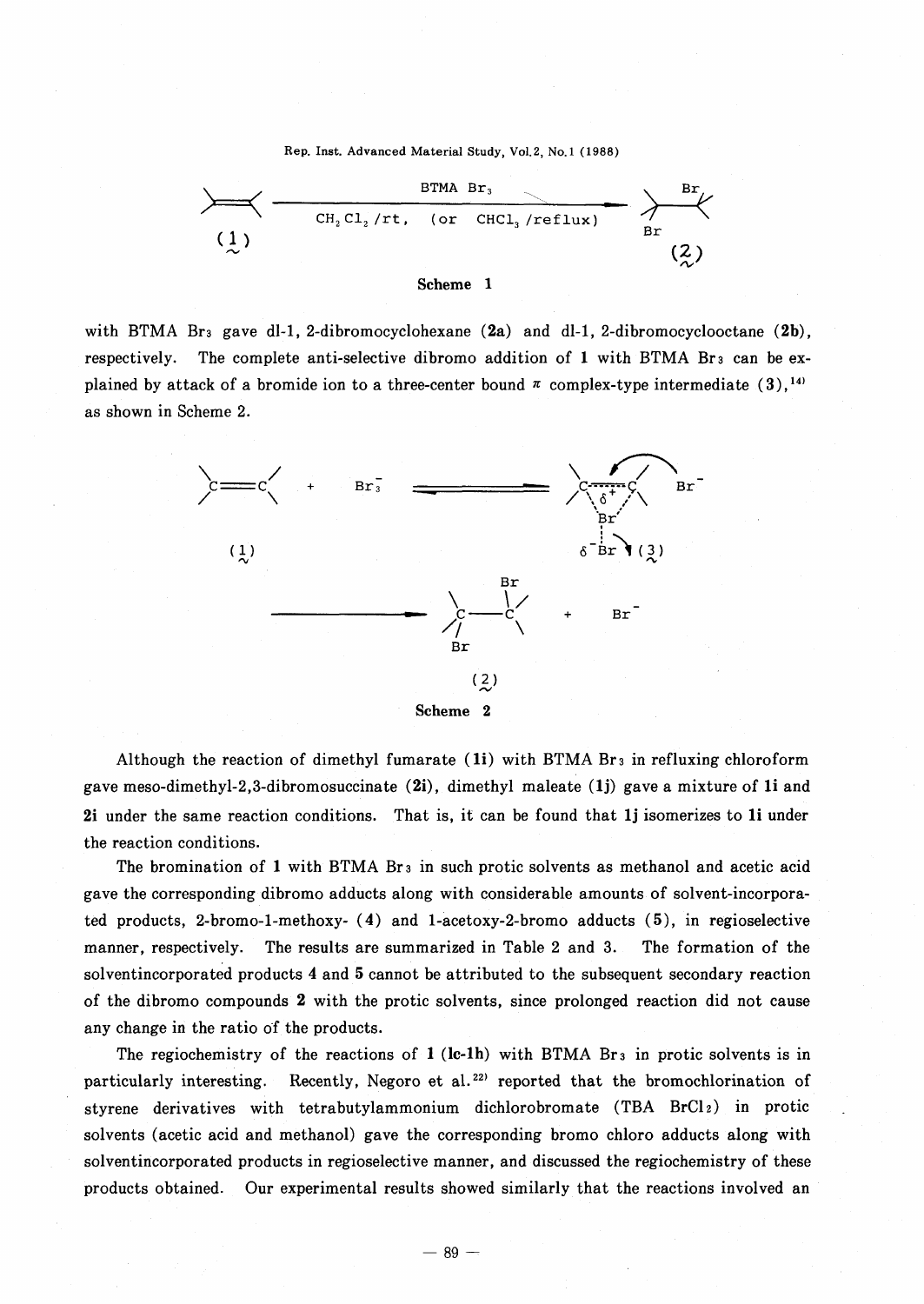| Substrate                          |      | Reaction conditions |                                              | Product                                                                | $Mp(C)$ or $Bp(C)/mmHg$<br>Yield <sup>a</sup> |                              |                              |
|------------------------------------|------|---------------------|----------------------------------------------|------------------------------------------------------------------------|-----------------------------------------------|------------------------------|------------------------------|
| (1)                                |      | temp $(C)$          | time (h)                                     | (2)                                                                    | %                                             | Found                        | Reported                     |
|                                    | (1a) | 25                  | $\boldsymbol{2}$                             | Br<br>$dl-)$ (2a)<br>Br                                                | 26                                            | oil                          | $110 - 112/23$ <sup>6)</sup> |
|                                    |      |                     |                                              | ·Br<br>$(threo-)$ (4a)<br>OCH <sub>3</sub>                             | 46<br>oil                                     | $50/20^{15}$                 |                              |
| $Ph-CH=CH2$                        |      |                     | $\sqrt{2}$                                   | $Ph-CHBr-CH2Br$ (2c)                                                   | 17                                            | $73 - 75$                    | $72^{8}$                     |
|                                    | (1c) | 25                  |                                              | $Ph-CH(OCH3)-CH2Br (4c)$                                               | 80                                            | $108 - 109/20$               | $65 - 66/2^{16}$             |
|                                    |      |                     | $Ph-C(CH3)Br-CH2Br$ (2d)                     | 5                                                                      | oil                                           | $95 - 97/0.07$ <sup>9)</sup> |                              |
| $Ph-(CH3)C=CH2$                    | (1d) | 25                  | $\sqrt{2}$                                   | $Ph-C(CH3)OCH3-CH2Br (4d)$                                             | 94                                            | oil                          |                              |
| $Ph$ – $CH$ = $CH$ – $Ph$          | (1e) | 25                  |                                              | $Ph-CHBr-CHBr-Ph$ (2e)<br>$(meso-)$                                    | 6                                             | $238 - 240$                  | $237^{10}$                   |
| $(E-)$                             |      |                     | $\sqrt{2}$                                   | $Ph-CH(OCH3)$ -CHBr-Ph (4e)<br>$($ erythro $ )$                        | 91                                            | $117 - 120$                  | $120 - 121^{17}$             |
| $Ph-CH=CH-COOH$ (1g)<br>$(E-)$     |      |                     | $Ph-CHBr-CHBr-COOH$ (2g)<br>$($ erythro $ )$ | $48^{b}$                                                               |                                               | $197^{12}$                   |                              |
|                                    |      | 25                  | 24                                           | $Ph-CH(OCH3)-CHBr-COOH$ (4g)<br>$($ erythro $ )$                       | $48^{b}$                                      |                              | $183 - 184^{18}$             |
|                                    |      |                     |                                              | $Ph-CHBr-CHBr-COOCH3$ (2h)                                             | 31                                            | $117 - 119$                  | $117^{12}$                   |
| $Ph-CH=CH-COOCH$ , $(1h)$<br>$(E-$ |      | 25                  | 24                                           | $($ erythro $ )$<br>$Ph-CH(OCH3)-CHBr-COOCH3$ (4h)<br>$($ erythro $ )$ | 58                                            | $78 - 79$                    | $65 - 67^{19}$               |

Table 2. Bromination of 1 with BTMA Br<sub>3</sub> in Dichloromethane-Methanol

a) Yield of isolated product. b) Yield was based on 'H NMR.

 $\mathscr{S}$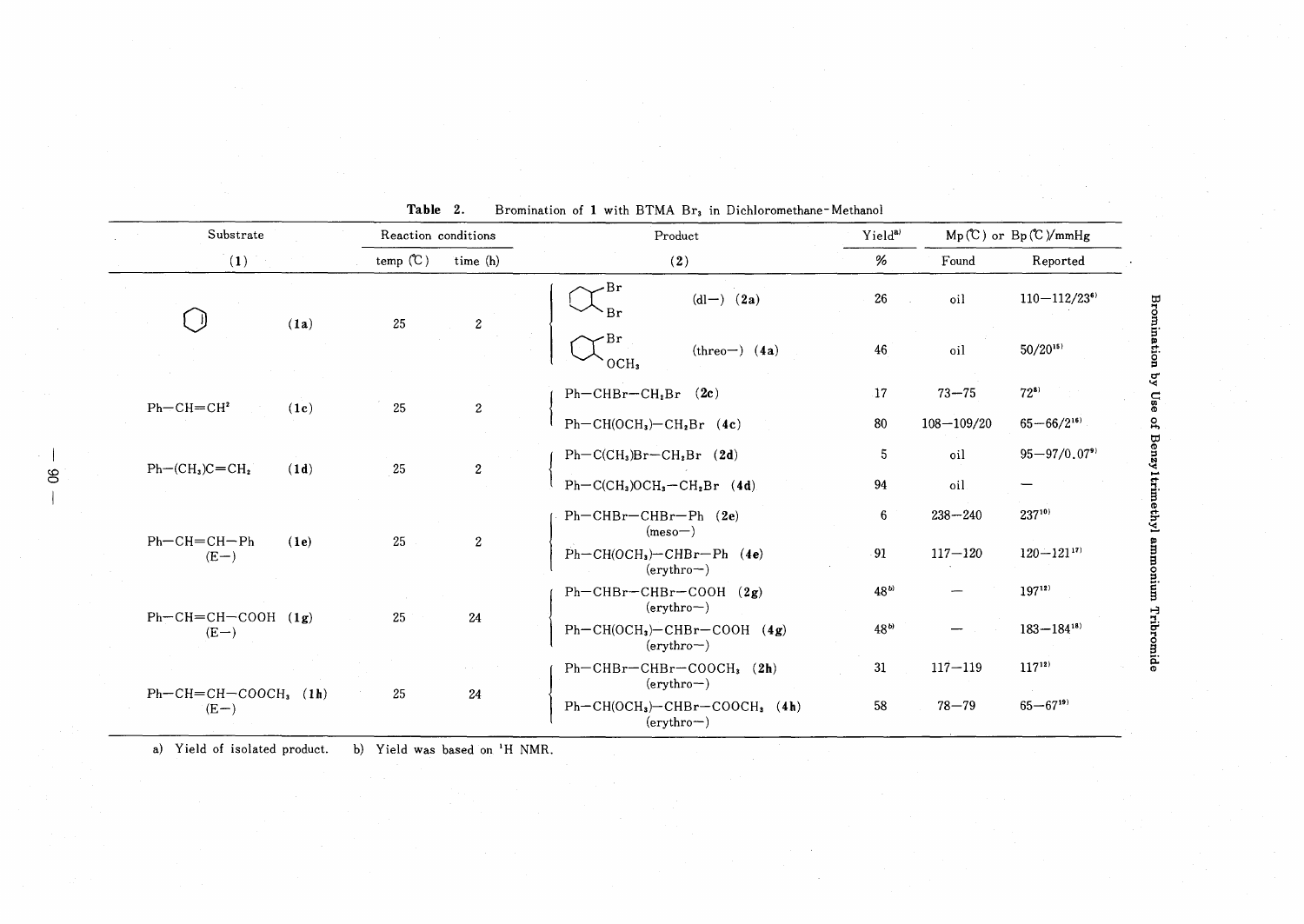|  | Substrate                         | Reaction conditions |                  | Product                                                           | Yield <sup>a)</sup> | $Mp(C)$ or $Bp(C)/mmHg$ |                              |
|--|-----------------------------------|---------------------|------------------|-------------------------------------------------------------------|---------------------|-------------------------|------------------------------|
|  | (1)                               | temp $(C)$          | time (h)         | (2)                                                               | %                   | Found                   | Repor ed                     |
|  |                                   | 25                  | $\boldsymbol{2}$ | Br<br>$(d -) (2a)$<br>Br                                          | 75                  | oil                     | $110 - 112/23$ <sup>6)</sup> |
|  | (1a)                              |                     |                  | Br<br>$(threo-)$ $(5a)$<br>OCOCH,                                 | 10 <sub>1</sub>     | oil                     | $109 - 110 / 12^{20}$        |
|  |                                   | 25                  | $\overline{2}$   | $Ph-CHBr-CH2Br$<br>(2c)                                           | 79                  | $73 - 75$               | $72^{8}$                     |
|  | $Ph-CH=CH2$<br>(1c)               |                     |                  | $Ph-CH(OCOCH3)-CH2Br (5c)$                                        | 13                  | oil                     | $oi$ <sup>21)</sup>          |
|  |                                   |                     |                  | $Ph-CHBr-CHBr-Ph$ (2e)<br>$(meso-)$                               | 69                  | $238 - 240$             | $237^{10}$                   |
|  | $Ph-CH=CH-Ph$ (1e)<br>$(E-)$      | 25                  | $\overline{c}$   | $Ph-CH(OCOCH3)-CHBr-Ph$ (5e)<br>$($ erythro $ )$                  | 19                  | $102 - 104$             | $100 - 100.7$ <sup>17</sup>  |
|  | $Ph-CH=CH-COOH$<br>(1g)<br>$(E-)$ | 25                  | $24\,$           | $Ph-CHBr-CHBr-COOH$ (2g)<br>$($ erythro $ )$                      | 81                  | $198 - 201$             | $197^{12}$                   |
|  |                                   |                     |                  | $Ph-CH(OCOCH3) - CHBr-COOH$ (5g)<br>$($ erythro $ )$              |                     |                         |                              |
|  |                                   | 25                  | 24               | $Ph-CHBr-CHBr-COOCH3$ (2h)<br>$($ erythro $ )$                    | 83                  | $117 - 119$             | $117^{12}$                   |
|  | $Ph-CH=CH-COOCH3$ (1h)<br>$(E-)$  |                     |                  | $Ph-CH(OCOCH3)$ -CHBr-COOCH <sub>3</sub> (5h)<br>$($ erythro $ )$ |                     |                         |                              |

**Table** 3. Bromination of 1 with BTMA Br<sub>3</sub> in Dichloromethane-Acetic acid

a) Yield of isolated product.

c.o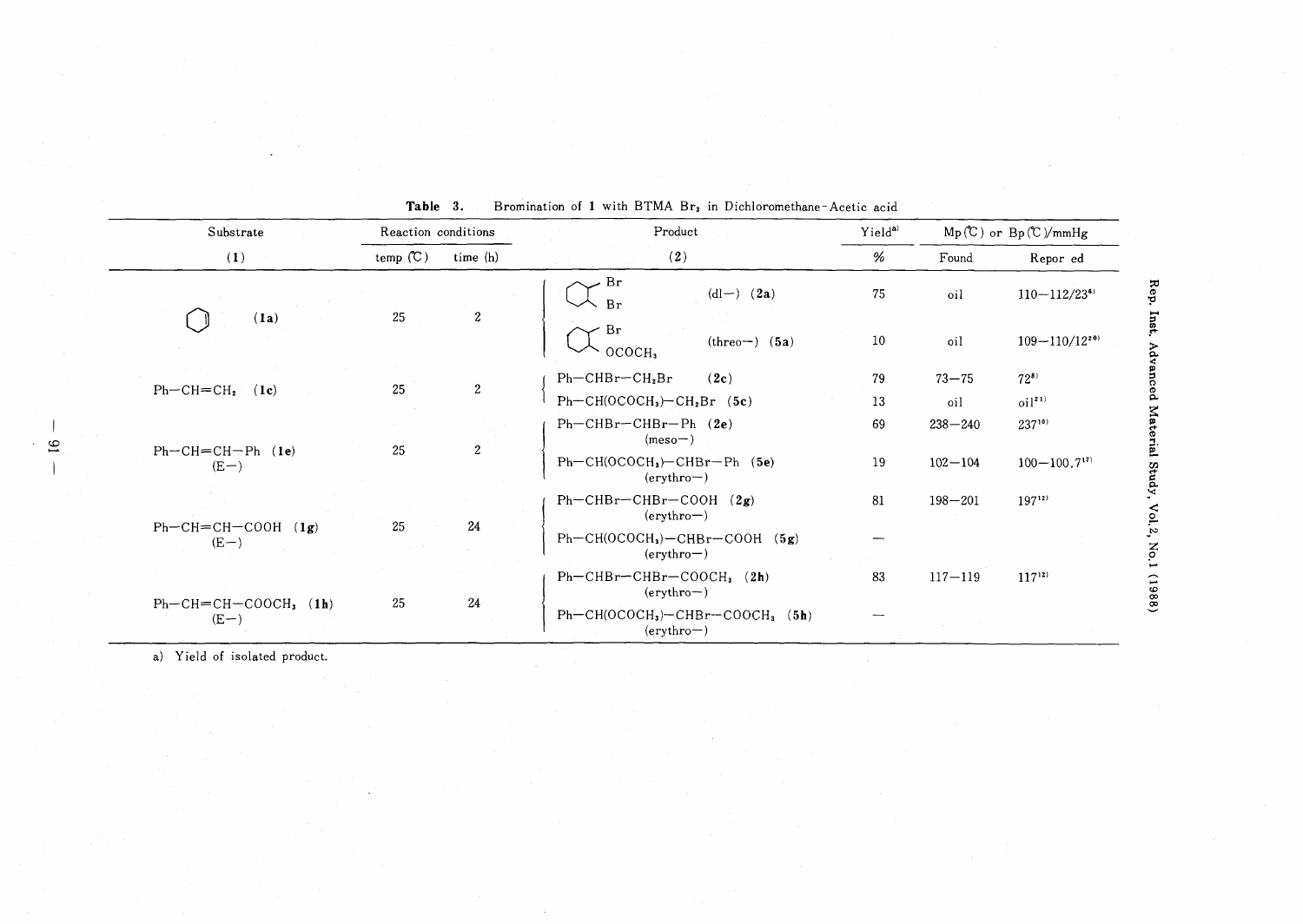Bromination by Use of Benzyltrimethyl ammonium Tribromide



attack of bromide ion or solvent molecule to a bridged benzylic carbonium ion intermediate (6), which should be introduced from a bromonium ion intermediate (3') as shown in scheme 3. That is, the solvent molecules such as methanol and acetic acid attacked exclusively on the phenyl-substituted carbon atom of the double bond.

#### Experimental

1,2-Dibromo-I-phenylethane (2e). Typical procedure in dichloromethane at room temperature: To a solution of styrene  $(1c)$   $(0.25g, 2.40mmol)$  in dichloromethane  $(20ml)$  was added BTMA Br<sub>3</sub> (0.94g, 2.40mmol). The mixture was stirred at room temperature for 2h. The orange color of the solution gradually changed to light yellow during the period. Sodium sulfite solution (5%, 20ml) was added to the solution and the mixture was washed with water (20ml). Dichloromethane layer was separated and dried on magnesium sulfate, filtered and evaporated in vacuo to give 2c as colorless crystals; yield  $0.62g$  (98%); Mp 73-75°C (methanolwater  $(1:1)$ ) (Lit.,  $8$ )  $72^{\circ}$ C).

Methyl 2,3-dibromo-3-phenylpropionate (2h). Typical procedure in chloroform under reflux: To a solution of methyl cinnamate  $(1h)$   $(0.25g, 1.54mmol)$  in chloroform  $(20ml)$  was added BTMA Br<sub>3</sub> (0.60g, 1.54mmol). After the mixture was refluxed for 24h, aqueous sodium sulfite (5%, 20ml) was added to the solution; the mixture was washed with water (20ml). The chloroform layer was separated and dried on magnesium sulfate, filtered and then evaporated in vacuo to give residue which was purified by column chromatography on silica gel using benzene as solvent and eluant. Compound 2h was obtained from the first eluate as colorless crystals; yield  $0.42g$  (87%); Mp 117-119°C (hexane-benzene(1:1)) (Lit.,<sup>12)</sup> Mp 117°C).

Reaction of 1c with BTMA  $Br_3$  in dichloromethane-methanol. Typical procedure using methanol: To a solution of 1c  $(0.25g, 2.40mmol)$  in methanol  $(50ml)$  was added dropwise a solution of BTMA Br3 (0.94g, 2.40mmol) in dichloromethane (20ml) for 30 min, and the mixture was stirred for 1.5h until afading of the orange color took place. The reaction mixture was concentrated in vacuo, and to the residue obtained was added ether  $(50 \text{ ml})$  and sodium sulfite solution (5%, 20 ml); then, the ether extract was washed with water (20 ml). The ether layer was dried on magnesium sulfate, filtered and evaporated to give residue which was

 $-92-$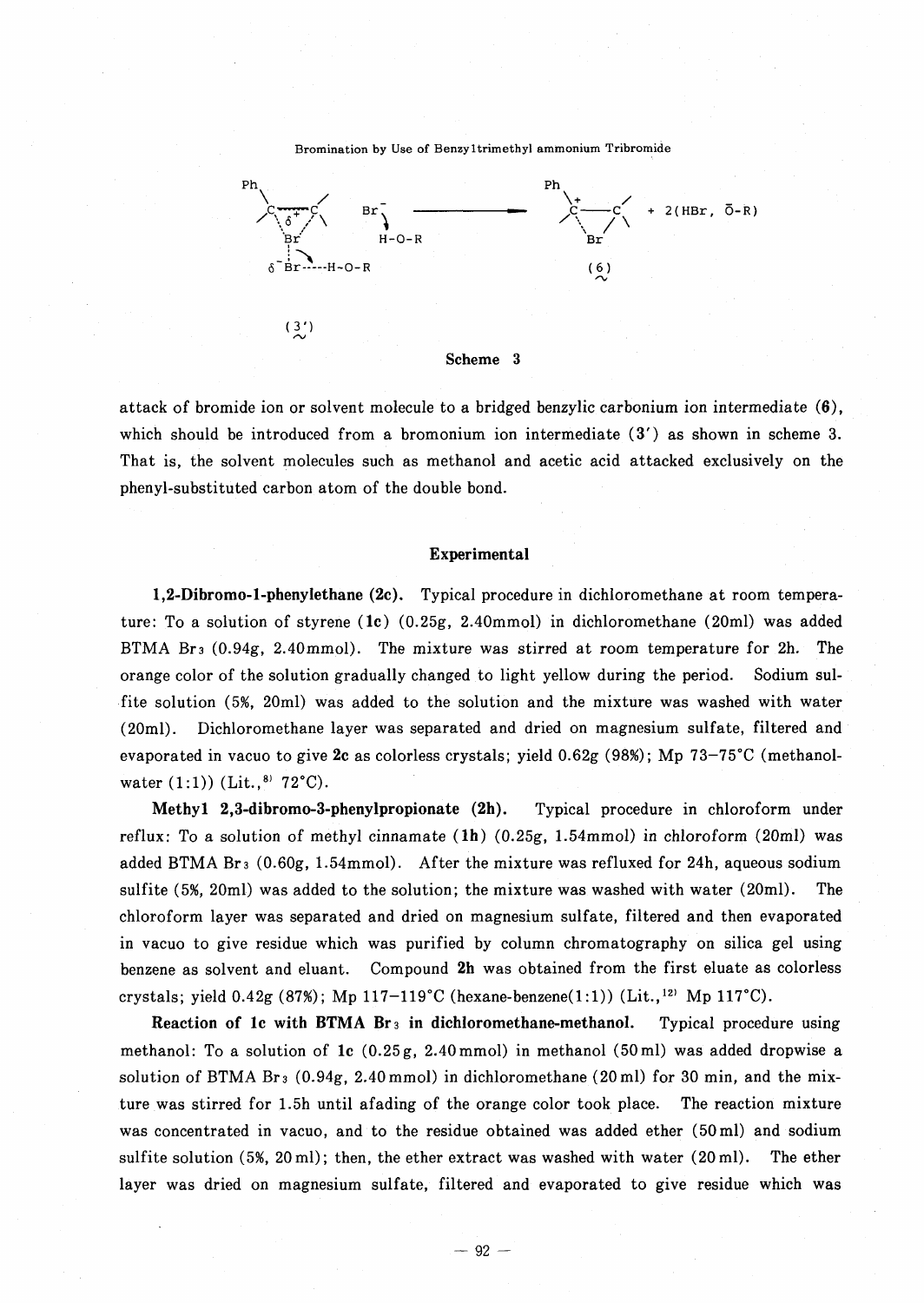#### Rep. Inst. Advanced Material Study, VoI.2, No.! (1988)

purified by column chromatography on silica gel using hexane as solvent and eluant. The first eluate gave 2c; yield 0.10g (17%), and the second eluate gave 1-bromo-2-methoxy-2-phenylethane (4c) as colorless liquid; yield  $0.42g(80%)$ ; Bp  $108-109°C/20mmHg(Lit.,<sup>16)</sup>$  Bp  $66-65°C/2mmHg)$ .

Reaction of 1d with BTMA  $Br_3$  in dichloromethane-methanol. The procedure was similar to that described above. 1,2-Dibromo-2-phenylpropane  $(2d)$ : colorless liquid (Lit.,<sup>9)</sup> Bp 95-97/ 0.07mmHg); yield 5%. 1-Bromo-2-methoxy-2-phenyl-propane (4d): colorless liquid; yield 94%; 1H NMR (CDCla) *0=1.75* (3H, s, CHa), 3.19 (3H, s, OCHa), 3.52 (1H, d, J=10.4Hz, *-CHaHbBr),* 3.71 (1H, d, J=10.4Hz, -CHaHbBr), 7.45 (5H, s, C<sub>6</sub>H<sub>5</sub>). Found: C, 52.31; H, 5.83%. Calcd for CloH130Br: C, 52.42: H, 5.72%.

Reaction of 1h with BTMA  $Br_3$  in dichloromethane-methanol. The procedure was similar to that described above. Compound 2h: Colorless crystals; yield 31%. Methyl 2-bromo-3 methoxy-3-phenylpropionate (4h): colorless crystals; yield 58%; Mp 78-79°C (methanol-water  $(1:1)$ ) (Lit.,<sup>19)</sup> Mp 65–67<sup>°</sup>C); <sup>1</sup>H NMR (CDCl<sub>3</sub>)  $\delta$  =3.26 (3H, s, OCH<sub>3</sub>), 3.90 (3H, s, COOCH<sub>3</sub>), 4.31(1H, d, J=10.4Hz, *Ph-CH-),* 4.66 (1H, d, J=10.4Hz, -CHBr-), 7.52 (5H, s, C6H5). Found: C, 48.13; H, 4.76%. Calcd for  $C_{11}H_{13}O_3Br$ : C, 48.37; H, 4.80%.

Reaction of 1c with BTMA  $Br_3$  in dichloromethane-acetic acid; Typical procedure using acetic acid: To a solution of lc (0.25g, 2.40mmol) in acetic acid (50ml) was added dropwise a solution of BTMA Bra (0.94g, 2.40mmol) in dichloromethane (20ml) for 30min, and the mixture was stirred for 1.5h until a fading of the orange color took place. The reaction mixture was concentrated in vacuo, and to the residue obtained was added hexane (50ml) and sodium sulfite solution (5%, 20ml); the hexane solution was washed with sodium hydrogensulfite (5%, 20ml) and then with water (20ml). The hexane layer was dried on magnesium sulfate, filtered and evaporated to give residue which was purified by column chromatography on silica gel using hexane as solvent and eluant. The first elate gave  $2c$ ; yield 0.64g (79%); and the second eluate gave 1-acetoxy-2-bromo-1-pheny1-ethane (5c) as colorless liquid (Lit., $^{211}$  oil); yield 0.08g (13%); <sup>1</sup>H NMR (CDCl<sub>3</sub>)  $\delta$  = 2.14 (3H, s, OCOCH<sub>3</sub>), 3.67 (1H, d, J=5.1Hz, *CHaHbBr*), 3.69 (1H, d, J=7.50Hz, CHaHbBr), 6.12 (1H, br.t, Ph-CH-), 7.48 (5H, s, C<sub>6</sub>H<sub>5</sub>). Found: C, 49.33; H, 4.54%. Calcd for  $C_{10}H_{11}O_2Br$ : C, 49.41; H, 4.56%.

#### References

- 1) Halogenation using quaternary ammonium polyhalides XIII. For Part XII, see: S. Kajigaeshi, T. Kakinami, M. Moriwaki, M.Watanabe, S. Fujisaki, and T. Okamoto, *Chem. Lett., 1988,* submitted for publication.
- 2) K. W. Rosenmund and W. Kuhnherm, *Ber.,* 56, 1262 (1923).
- 3) M. Avramoff, J. Weiss, and O. Schachter, J. *Org. Chem.,* 28, 3256 (1963).
- 4) W. S. Johnson, J. D. Bass, and K. L. Williamson, *Tetrahedron,* 19, 861 (1963).
- 5) M. Fournier, F. Fournier, and J. Berthelot, *Bull. Soc. Chim. Belg.,* 93, 157 (1984).
- 6) M. S. Kharasch, J. S. Sallo, and W.Nudenberg, J. *Org. Chem.,* 21, 134 (1956).
- 7) A. C. Cope and G. W. Wood, J. *Am. Chem. Soc.,* 79, 3887 (1957).

 $-93-$